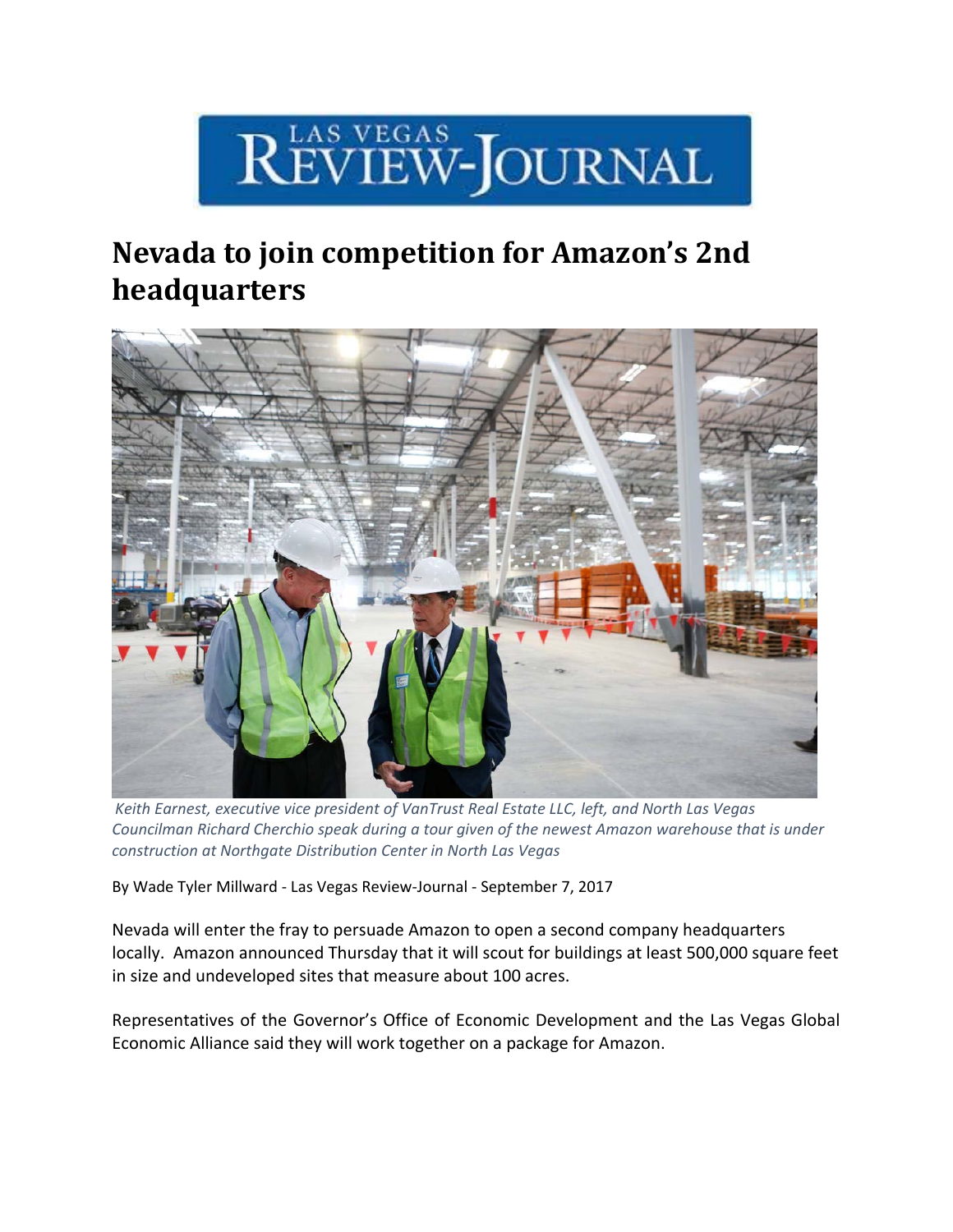"We have a very solid relationship with Amazon," said Steve Hill, executive director of the state agency.

"Our goal is to compete for projects on all levels," LVGEA CEO Jonas Peterson said. "We believe our community has a great product to offer headquarters‐related projects."'

Amazon began fulfilling orders out of its North Las Vegas industrial building in August. Tax incentives helped to recruit a local presence for the Seattle‐based company.

The technology giant announced Thursday that it plans to hire as many as 50,000 full‐time workers. It plans to invest \$5 billion in construction and operation of the new location, which it is calling Amazon HQ2.

"We expect HQ2 to be a full equal to our Seattle headquarters," Jeffrey Bezos, founder and chief executive of Amazon, said in a statement. "Amazon HQ2 will bring billions of dollars in up‐front and ongoing investments, and tens of thousands of high-paying jobs. We're excited to find a second home."

## **Seeking proposals**

Amazon is seeking proposals from local, state and provincial government leaders, and it says it is focusing on metropolitan areas with more than 1 million people. It is also looking for areas that can attract and retain technical workers and "a stable and business‐friendly environment."

News of the search has unleashed a wave of speculation about where the world's largest online retailer could set up shop. But experts say the company's decision is likely to be as much about politics as it is about logistics and incentives. Bezos has been a vocal opponent of President Donald Trump's immigration bans, and this week he was among hundreds of tech leaders who urged Trump to reconsider his stance on the Deferred Action for Childhood Arrivals program.

"The fact that Amazon is even considering Canada and Mexico shows how important politics has become in the site-selection process," said Joyn Boyd, a Princeton, New Jersey-based location consultant whose clients include Boeing, Chevron and JPMorgan Chase. "This is a high‐profile search, and Amazon has an incredible amount of wherewithal to influence state and federal legislation."

## **Top contender**

Toronto, where it is easier to hire foreign workers than in the United States, could be a top contender for Amazon's new headquarters, according to Boyd. Other areas he thinks are likely: New Jersey, South Florida, northern Virginia and Atlanta.